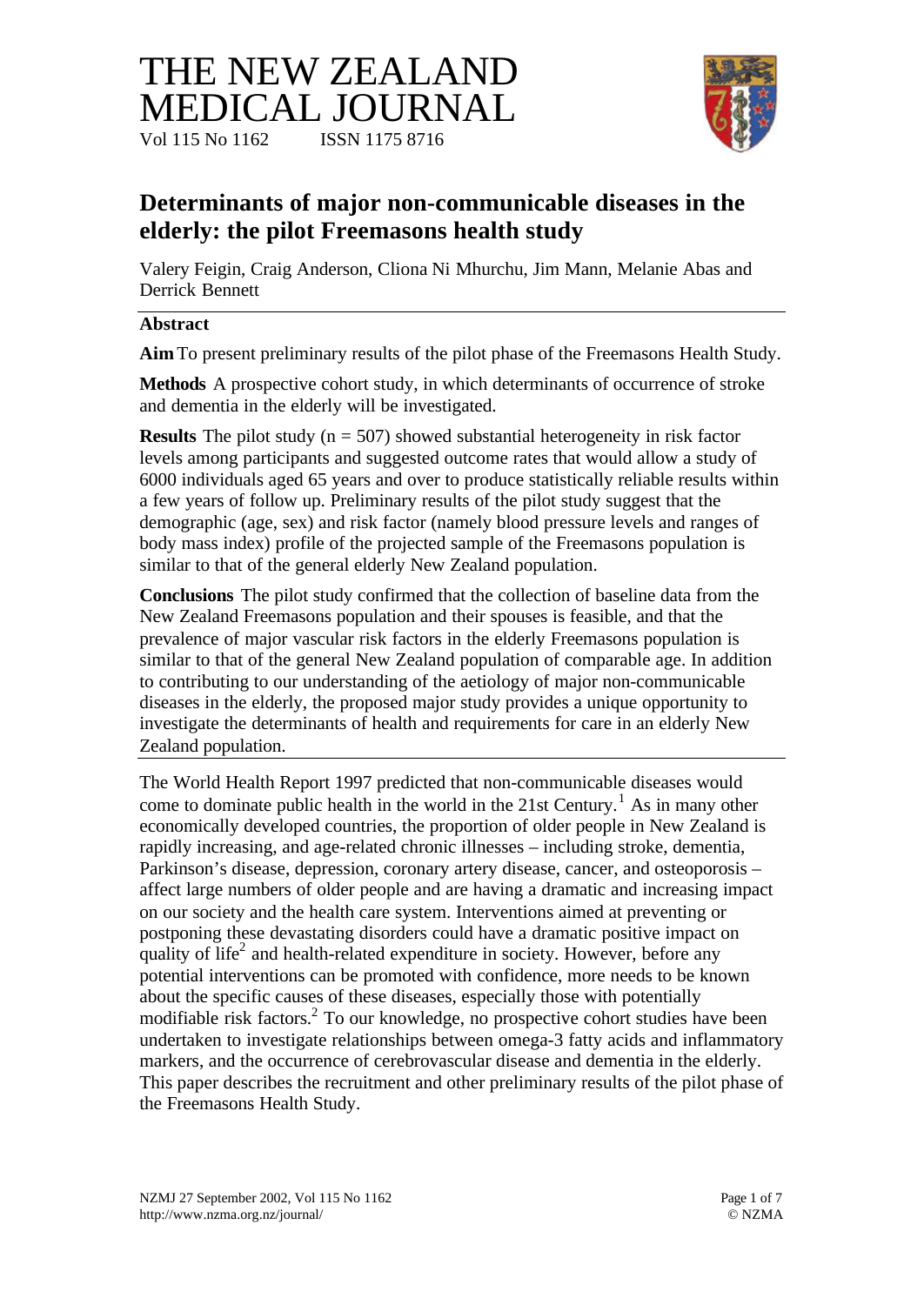## **Methods**

The Freemasons Health Study is a prospective cohort study. The study aims to identify determinants of occurrence of stroke, dementia, depression, and hip fracture in the elderly, with a particular emphasis on the role of omega-3 fat consumption, markers of systemic inflammation, endothelial dysfunction, and micronutrients. A study population for the pilot phase of the study comprises a random sample of Freemasons' members and their spouses, aged 65 years and over. The aims of the pilot study were as follows: 1) to develop and test the study questionnaires; 2) to develop and test recruitment methods and assess response rates among Freemasons and their spouses; 3) to formalise and test procedures for data collection, including on-site physical examination; and 4) to assess distributions of the major risk factors of interest. The University of Auckland Human Subjects Ethics Committee approved the study. All participants provided written consent. A computerised system was developed to monitor study performance and follow up of the participants. The study was carried out according to the New Zealand Good Clinical Research Practice Guidelines.<sup>3</sup>

The baseline data collection had five phases/components (Figure 1): 1) self-administered questionnaire about social and demographic parameters, medical and family history, general health and behavioural risk factors; 2) baseline physical examination to be performed at local Lodges or community halls; 3) multiple interview-administered 24-hour recall dietary assessments; 4) diagnostic evaluation of subjects suspected to have an outcome of interest; and 5) follow-up assessment for the confirmed outcomes of interest (for major phase of the study only).

#### **Figure 1. Five phases of data collection**



The health questionnaire (phase 1) collected information about a wide range of factors, including medical history, drug history, family history, smoking habits, alcohol consumption, physical activity (exercise habits), social and economic status (ethnic origin, occupation, level of education, gross income), symptoms of anxiety/depression, 4 medical care, and health-related quality of life. In addition, women were asked to provide information about reproductive history, including details of pregnancies, contraception, menstrual history and gynaecological surgery. There is evidence that health interview surveys yield overall reliable data on chronic illness among older respondents.<sup>5</sup> After completion, the questionnaires were checked for completeness by study nurses and data entry staff. Participants were invited to undergo a physical examination (phase 2) and venesection by study research staff at their local Freemason lodge for completion of the baseline assessment. The physical examination included the following measurements: height/weight, waist and hip circumferences, resting brachial blood pressure (the mean value of two consecutive measurements in the right arm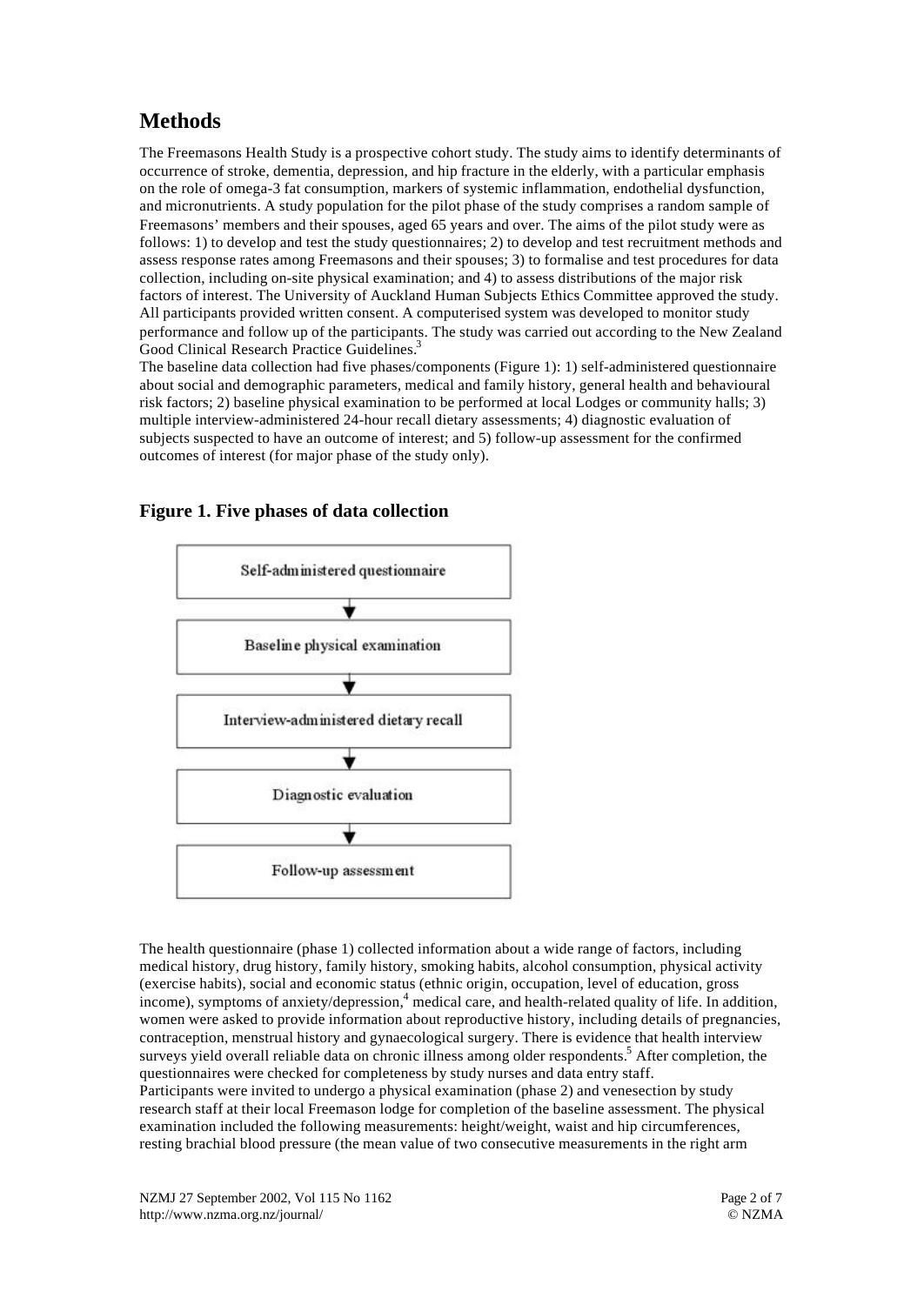taken before the participant's blood sample is drawn), radial pulse counting, cognitive assessment questionnaire, mobility tests (timed 'Up-and-Go', a timed mobility task that involves getting up from a chair, walking three metres, turning around and returning to sitting in the chair;<sup>6</sup> and graded fluency of rapid alternating movements of the first two digits in the right hand), and evaluation of muscle tone, postural imbalance and facial expression. Nail/hair samples were taken for further analyses for trace elements, such as zinc and selenium.<sup>7</sup> Trained research nurses performed these measurements in a standardised/uniform manner.

Diet (phase 3) was assessed using the standardised 24-hour diet recall method used and validated in the New Zealand National Nutritional Survey in 1997.<sup>8</sup> The assessments were carried out in the form of telephone-administered computerised 24-hour dietary recalls. A 24-hour diet recall was designed to collect a list of all food and beverages the respondent consumed within the previous 24-hour period, a detailed description of each food, and the amount eaten. As people do not eat the same food every day, a total of three 24-hour diet recalls were collected from all study participants over a period of three weeks. The dietary information collected during the study was sent to the University of Otago for further analysis. Calculation of daily intakes of 43 nutrients was derived from these data for each individual. Nutrients included energy, macronutrients, vitamins, trace elements, fatty acids, antioxidants and fibre. Serial blood sampling was performed to determine: serum level of potassium, sodium, urea, creatinine, total cholesterol, low-density lipoprotein, high-density lipoprotein, triglycerides, fibrinogen, C-reactive protein, full blood count, von Willebrand factor and plasma omega-3 and omega-6 fatty acids. Routine descriptive statistical analysis of basic demographic characteristics and some major risk factors was performed for the pilot phase of the study.

#### **Results**

Five hundred and seven male and female participants were recruited to the pilot study. Recruitment and baseline exposure data collection procedures were field tested over a four-month period in 2000. The overall response rate for men (after first invitation) was 53% of all subjects invited to participate in the study. All participants completed the self-administered questionnaire in full. Baseline physical examinations were undertaken in the evenings at 17 local Lodges throughout the South Auckland region extending into the Coromandel Peninsula. Data collection procedures were completed on site without significant revisions to the study protocol. Exposure data were obtained from both the lifestyle (general health) and 24-hour recall diet questionnaires. Baseline physical examination required approximately 40 minutes per subject. Due to time restriction, the 24-hour diet recall data were collected from approximately 90% of the participants. The dietary interviews took an average of 30 minutes each, and each participant had three interviews conducted on different days of the week.

Males constituted 58% of the pilot study sample, with a mean age of 65.7 years (SD: 11.6 years). The mean age for females was 62.0 years (SD: 11.4 years). Thirty six per cent of subjects were aged 65–74 years; 14%, 75–84 years; and 2%, 85 years or more. Of the 502 participants with known (specified) ethnicity, there were 487 (97%) Caucasians, 7 (1.4%) Maori or Pacific people, and 8 (1.6%) Asians or people of other ethnic groups. Of 507 participants, 27 (5%) had a history of stroke and 1 (0.2%) participant died from stroke during the three-month follow up. Distribution of some risk factors among participants is shown in Figure 2 at the end of this article.

Elevated blood pressure (systolic pressure  $\geq 140$  mm Hg and/or diastolic pressure  $\geq$ 90 mm Hg) and/or history of hypertension, was observed in 369 (69%) subjects. Sixty six per cent of men and 34% of women were former or current smokers. Current smokers (smoking one or more cigarettes per day) made up 9% of male and 7% of female respondents. The mean body mass index in participants was  $28.7 \text{ kg/m}^2$  (29.0) in men and 28.2 in women).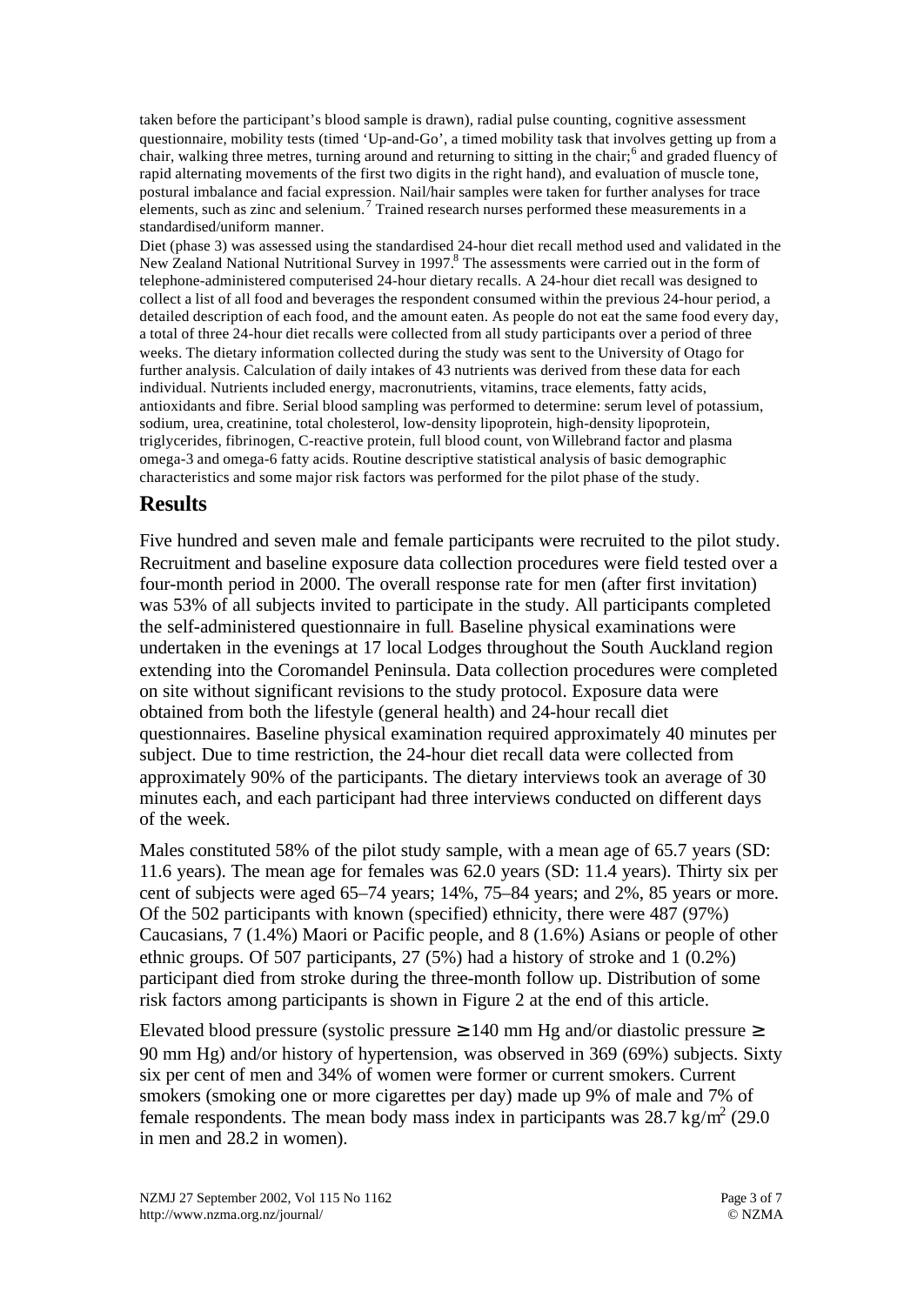Using threshold levels of 25 kg/m<sup>2</sup> and 30 kg/m<sup>2</sup> respectively, 51% of participants could be classified as overweight and 31% as obese. Overall, 67% of respondents were current alcohol consumers (drinking once or more per month) with a mean intake of 2.3 standard drink (75 ml of ethanol) per week. Other data collected but not yet analysed included blood, diet, cognitive function, assessment of anxiety/depression and mobility function. Virtually all participants expressed their satisfaction with the study performance and indicated their willingness to continue to participate in the study.

### **Discussion**

The New Zealand Freemasons Health Study uses a cohort design, one of the most robust epidemiological methods for identifying causes of disease.<sup>9,10</sup> As the risk profile of study participants is established prior to the outcome(s) of interest, there is greater certainty about the strength of causal relationships. In addition, prospective cohort studies are typically less affected by selection and recall biases than other types of observational studies.<sup>9</sup> To reliably investigate causal relationships within specific age groups of the population, it is intended that the cohort be followed for at least five years. This project provides an opportunity for evaluation of diet, dietary or other lifestyle factors in the prevention of stroke, dementia, and other major noncommunicable diseases, and may provide a unique source of information on the determinants of healthy life expectancy in an older New Zealand population.

The New Zealand Freemasons are a well defined population of predominantly older (over 60 years) people with a comprehensive membership database. Therefore, this population provides a unique data source with regard to the study of the determinants of major diseases and disability in the elderly, which can be conducted relatively efficiently compared with most large-scale cohort studies. Although it could be argued that Freemasons are not generally representative of the elderly population at large, this should not, however, limit the internal validity and generalisability of anticipated aetiologic relationships in the study. The robust and widely accepted conclusions of studies based on such highly selected cohorts as US nurses,  $1<sup>1</sup>$  British doctors,<sup>12</sup> Seventh-Day Adventists, and New Zealand blood donors<sup>13</sup> attest to this. As noted by Elwood<sup>14</sup> and quoted by others,  $13$  "the issue is not whether the subjects are 'typical' or 'representative', but whether the association between outcome and exposure is likely to apply to other groups."

The pilot study confirmed that the collection of baseline data from the New Zealand Freemason population and their spouses was feasible. The preliminary analyses of the data demonstrated substantial heterogeneity in risk factor levels among participants and, together with other population-based studies of stroke in the region,<sup>15</sup> suggest outcome rates that would allow a study of 6000 individuals aged 65 years and over to produce statistically reliable results within a few years of beginning follow up. Distribution of the major risk factors of interest differ little from recent New Zealand national population data,<sup>8</sup> which reveal that in men and women aged 65–74 and 75+ years, mean BMI ranges from 26.0 to 26.4 and prevalence of hypertension (systolic pressure ≥ 140 mm Hg and/or diastolic pressure ≥ 90 mm Hg with or without antihypertensive medication) ranges from 53.0% to 72.5%. The study results also suggest that the composition of the study population is especially pertinent to the study of chronic non-communicable diseases in the elderly. As shown in the pilot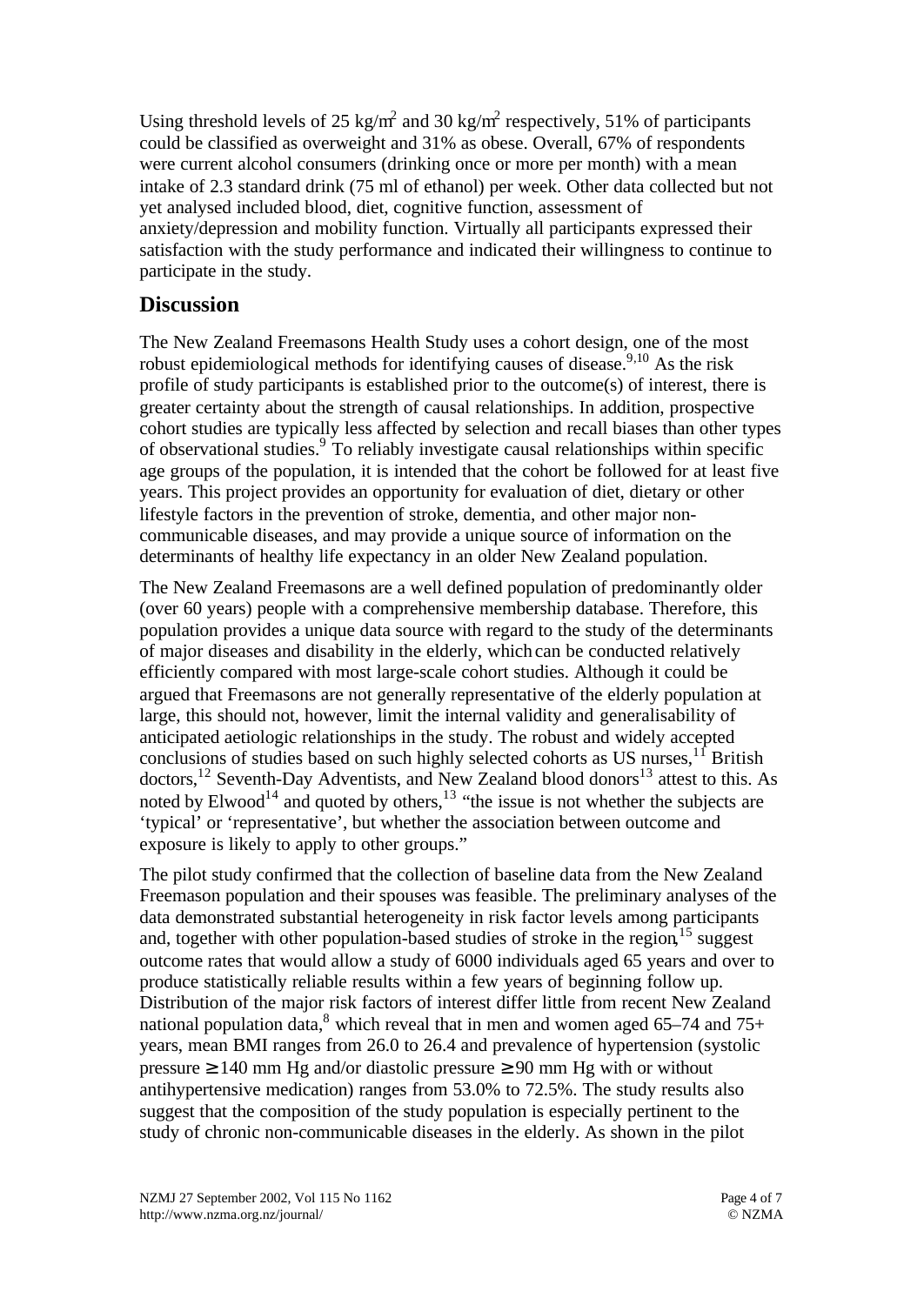study, the demographic (age, sex) and risk factors profile of the projected sample is estimated to be similar to that of the general elderly New Zealand population.

The major phase of the study aims to identify risk factors for stroke, dementia, and hip fracture in the elderly, with a particular emphasis on lifestyle (especially fat consumption, smoking, physical activity and alcohol intake) and other potentially modifiable risk factors (including systemic inflammation, hypertension). Each of these potential risk factors has a relatively high prevalence in the general community; each therefore might contribute importantly to the total burden of these and other major non-communicable diseases that share similar risk factors. This particular study is not powered to investigate determinants of these diseases in ethnic minority groups (such as Maori and Pacific people). However, inclusion of these ethnic groups in future studies, and accumulation of more outcomes with an increase of length of follow up, will provide an opportunity to compare determinants of occurrence of these outcomes in Maori and non-Maori people.

**Author information:** Valery Feigin, Associate Professor; Craig Anderson, Professor; Cliona Ni Mhurchu, Senior Research Fellow, Clinical Trials Research Unit, Faculty of Medical & Health Sciences, University of Auckland; Jim Mann, Professor, Department of Human Nutrition, University of Otago; Melanie Abas, Department of Psychiatry, Faculty of Medical and Health Sciences, University of Auckland; Derrick Bennett, Senior Biostatistician, Clinical Trials Research Unit, Faculty of Medical anc Health Sciences, University of Auckland.

**Acknowledgements:** This study was supported in part by a grant from the Board of Benevolence of the New Zealand Freemasons. We thank the Freemasons and their spouses who participated in the study as well as nurses and other CTRU staff who worked on the study. Dr Cliona Ni Mhurchu holds a fellowship from the National Heart Foundation. Professor Anderson holds the New Zealand Freemasons Chair of Geriatric Medicine. We thank Dr Alan Norrish for his suggestions on study design issues.

**Correspondence:** Associate Professor Valery Feigin, Clinical Trials Research Unit, Faculty of Medical & Health Sciences, University of Auckland, Private Bag 92019, Auckland. Fax: (09) 373 1710; email: v.feigin@ctru.auckland.ac.nz

#### **References:**

- 1. The World Health Report 1997 conquering suffering, enriching humanity. World Health Forum 1997;18:248–60.
- 2. Hofman A, Grobbee DE, de Jong PT, van den Ouweland FA. Determinants of disease and disability in the elderly: The Rotterdam Elderly Study. Eur J Epidemiol 1991;7:403–22.
- 3. Interim Good Clinical Research Practice Guideline. New Zealand regulatory guidelines for medicine. Wellington: Medsafe, New Zealand Ministry of Health; 1998. p. 1–60.
- 4. Zigmond AS, Snaith RP. The hospital anxiety and depression scale. Acta Psychiatr Scand 1983;67:361–70.
- 5. Beckett M, Weinstein M, Goldman N, Yu-Hsuan L. Do health interview surveys yield reliable data on chronic illness among older respondents? American Journal of Epidemiology 2000; 151(3):315-323.
- 6. Podsiadlo D, Richardson S. The timed "Up  $\&$  Go": a test of basic functional mobility for frail elderly persons. J Am Geriatr Soc 1991;39:142–8.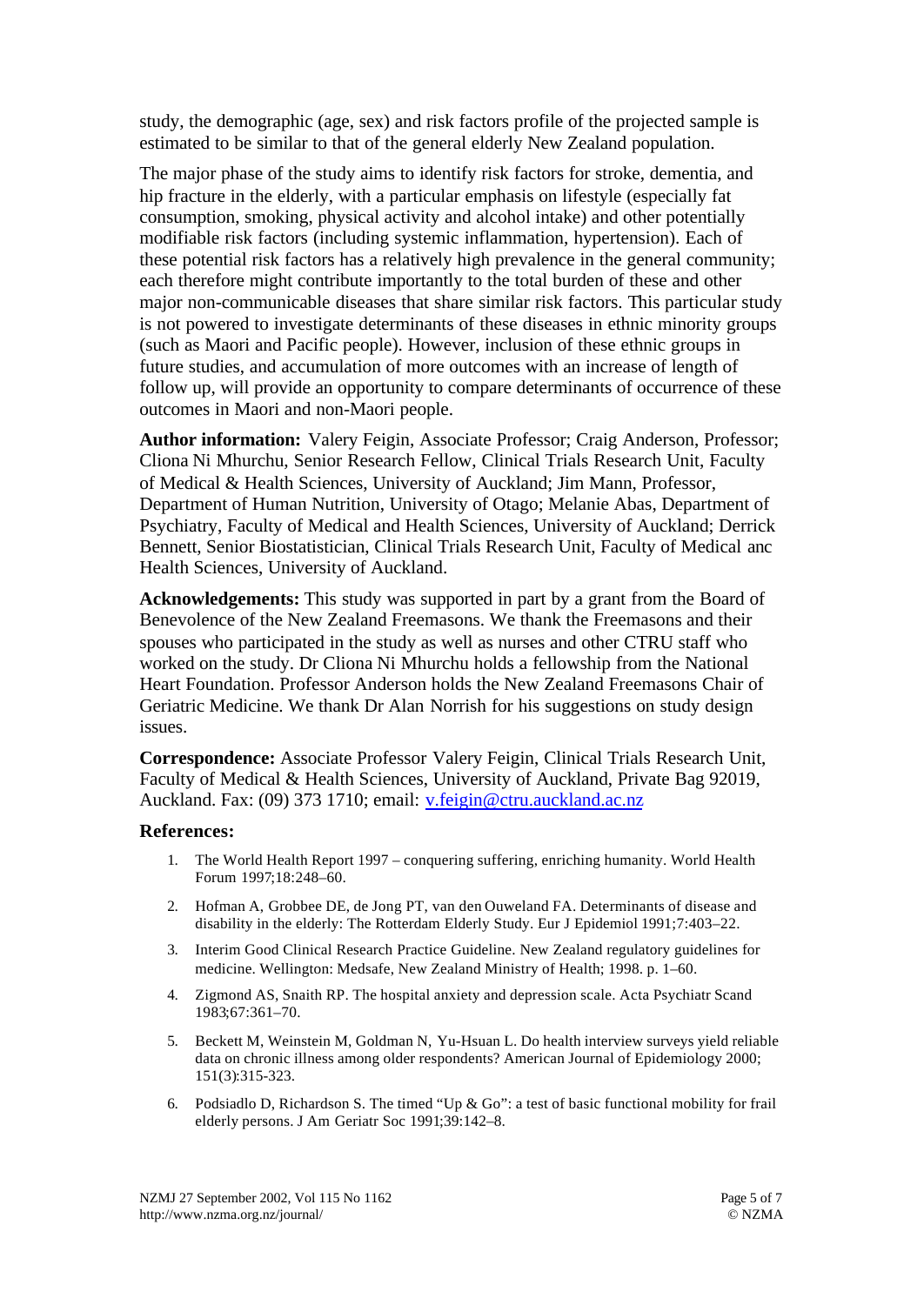- 7. Hair and nails: advantages and pitfalls when used in biological monitoring. In: Clarkson TW, Friberg L, Nordberg N, Sager PR, editors. Biological monitoring of toxic metals. New York: Plenum Press; 1988.
- 8. Russell DG, Parnell WR, Wilson NC, et al. NZ Food: NZ People. Key results of the 1997 national nutrition survey. Wellington: Ministry of Health; 1999.
- 9. Hennekens CH, Buring JE. Epidemiology in Medicine. Boston: Little, Brown; 1987.
- 10. Sackett DL, Haynes RB, Guyatt GH, Tugwell P. Clinical epidemiology: a basic science for clinical medicine. Boston: Little, Brown; 1991.
- 11. Colditz GA. The nurses' health study: a cohort of US women followed since 1976. J Am Women Assoc 1995;50:40–4.
- 12. Doll R, Hill AB. Lung cancer and other causes of death in relation to smoking: a second report on the mortality of British doctors. Brit Med J 1956;2:1071–81.
- 13. Ameratunga SN, Norton RN, MacMahon SW, et al. A prospective cohort study of blood donors: methodological issues in the investigation of injuries and chronic diseases. Austr N Z J Public Health 1998;22:578–82.
- 14. Elwood JM. Causal relationships in medicine: a practical system for critical appraisal. Oxford: Oxford University Press; 1988.
- 15. Appendix C YLD worksheet example: stroke. In: Mather C, Vos T, Stevenson C, editors. The burden of disease and injury in Australia. Canberra: AIHW (Australian Institute of Health and Welfare); 1999. p. 169–78.